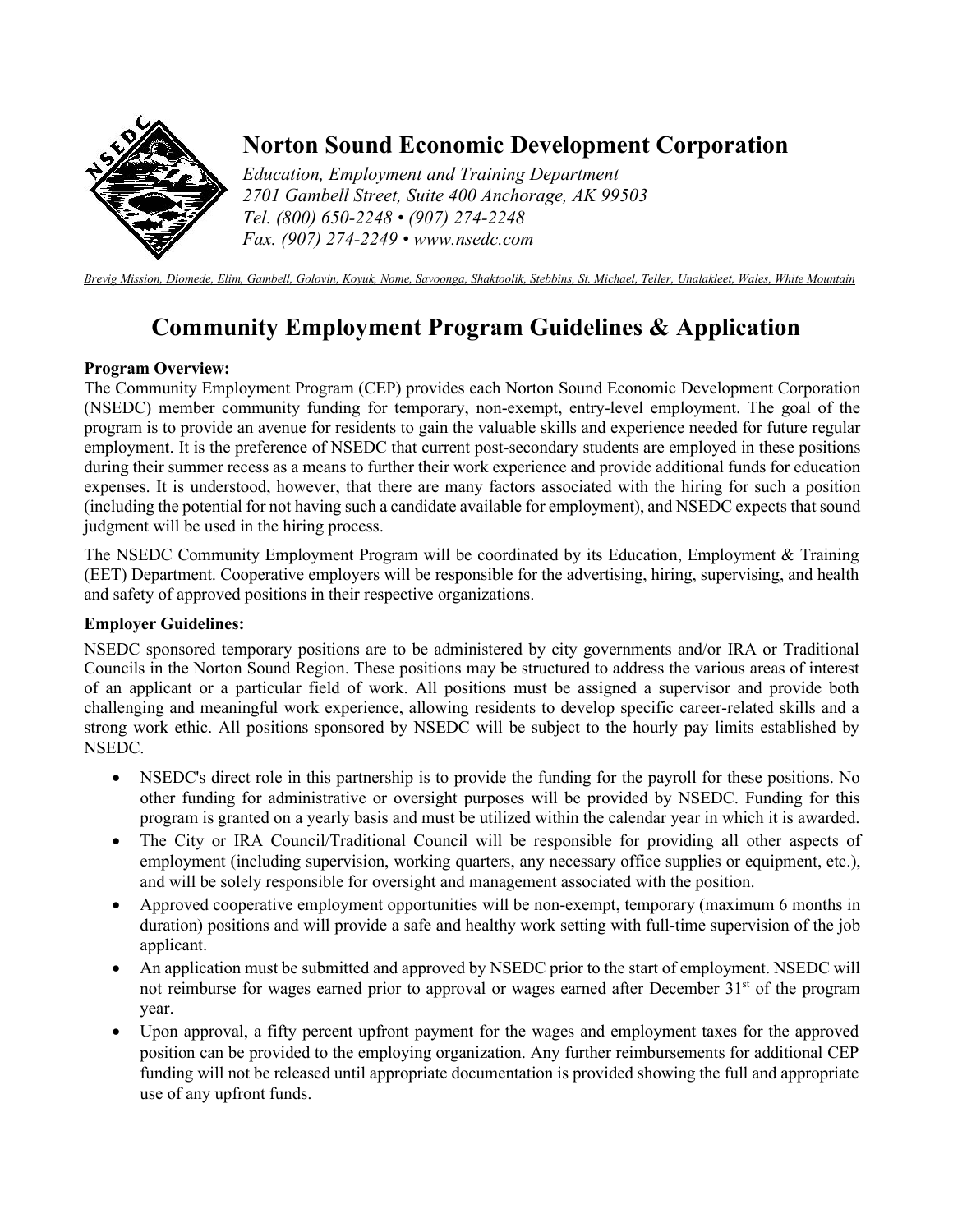- If the employing organization fails to fully utilize the fifty percent provided upfront or provide proper documentation demonstrating that the funding was utilized as approved by NSEDC, a reimbursement must be made to NSEDC for any unused funding or unapproved expenditures. If the organization fails to reimburse NSEDC for any unused funds within the calendar year in which the funding was allocated, the organization will be suspended from this program until reimbursement is received.
- Back-up documentation for reimbursement requests must be in a form satisfactory to NSEDC and NSEDC reserves the right to require additional information.
- Appropriate documentation may include copies of paychecks, accounting summaries, or other forms showing both wages and payroll tax expenses.
- NSEDC will provide an agreement for the program which must be signed by both organizations to be eligible for any upfront or reimbursable funds.

#### **Employee Compensation:**

The maximum hourly rate for an employee working under the program will be \$18.00. Funding is structured to cover up to 640 hours (40 hours per week x 4 weeks per month x 4 months= 640 hours) of employee time at the maximum rate, with an additional 11% to cover employment taxes.

#### **To Participate:**

If an eligible entity wishes to participate, a completed NSEDC Community Employment Program Application must be submitted to NSEDC for review and approval. At a minimum, the proposal must include the following information:

- Job title
- Current job description (include duties and tasks of the position, and employee expectations)
- Anticipated duration of position (start and end dates) \*Employment cannot exceed 6 months
- Supervision to be provided
- Rate of pay
- Reimbursement or upfront payment request (50% (\$6,394) upfront maximum)
- Draft job posting for the employment opportunity
- Applications must be approved by NSEDC prior to offering employment

**Deadline:** NSEDC encourages eligible entities in a member community to work together on how the CEP funding will be utilized. Some communities spit the funding yearly between two entities, while some have had eligible entities take turns utilizing the funds on alternating years.

NSEDC will accept CEP applications from January 1 to September 30 for current year funding. In the event that two eligible entities successfully apply before March 1, the funding may be split between the two. For example, each entity will have a total of \$6,394 available, and the 50% upfront funding will be \$3,197. The program allocation for a community may only be split two ways, and only the first two entities to apply before March 1 will be considered. After March 1, the entire allocation will be available on a first come, first served basis; however, two eligible entities may still split the allocation if they wish.

Completed applications and/or questions regarding the Community Employment Program can be directed to:

Leslie Ladegard EET Director 2701 Gambell Street, Suite 400 Anchorage, AK 99503 Email: lladegard@nsedc.com Phone: 1-800-650-2248 or 907-274-2248 Fax: 907-274-2249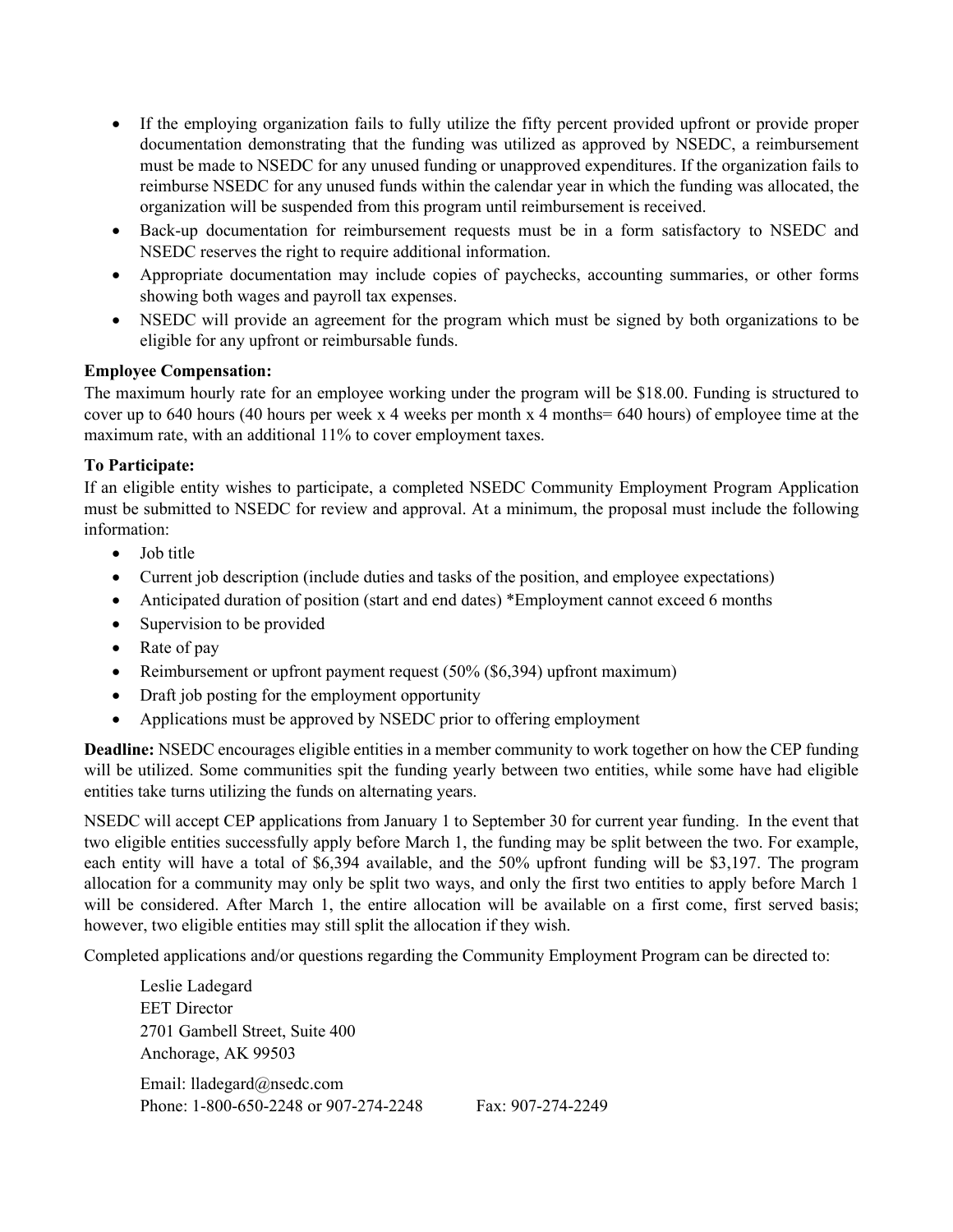

## **Norton Sound Economic Development Corporation**

*Education, Employment and Training Department 2701 Gambell Street, Suite 400 Anchorage, AK 99503 Tel. (800) 650-2248 • (907) 274-2248 Fax. (907) 274-2249 • www.nsedc.com* 

*Brevig Mission, Diomede, Elim, Gambell, Golovin, Koyuk, Nome, Savoonga, Shaktoolik, Stebbins, St. Michael, Teller, Unalakleet, Wales, White Mountain*

## **Community Employment Program Application**

### **Community Information**

|                                                          | <u> 1989 - Johann Stoff, amerikansk politiker (d. 1989)</u> |  |
|----------------------------------------------------------|-------------------------------------------------------------|--|
|                                                          |                                                             |  |
|                                                          |                                                             |  |
| Fax<br><u> 1980 - Andrea Brand, amerikansk politik (</u> |                                                             |  |
|                                                          |                                                             |  |
|                                                          | <b>Job Information</b>                                      |  |
|                                                          |                                                             |  |
|                                                          |                                                             |  |
| Job Description (provide separate attachment if needed)  |                                                             |  |
|                                                          |                                                             |  |
|                                                          |                                                             |  |
|                                                          |                                                             |  |
|                                                          |                                                             |  |

**\_\_\_\_\_\_\_\_\_\_\_\_\_\_\_\_\_\_\_\_\_\_\_\_\_\_\_\_\_\_\_\_\_\_\_\_\_\_\_\_\_\_\_\_\_\_\_\_\_\_\_\_\_\_\_\_\_\_\_\_\_\_\_\_\_\_\_\_\_\_\_\_\_\_\_\_\_\_\_\_\_\_\_\_**